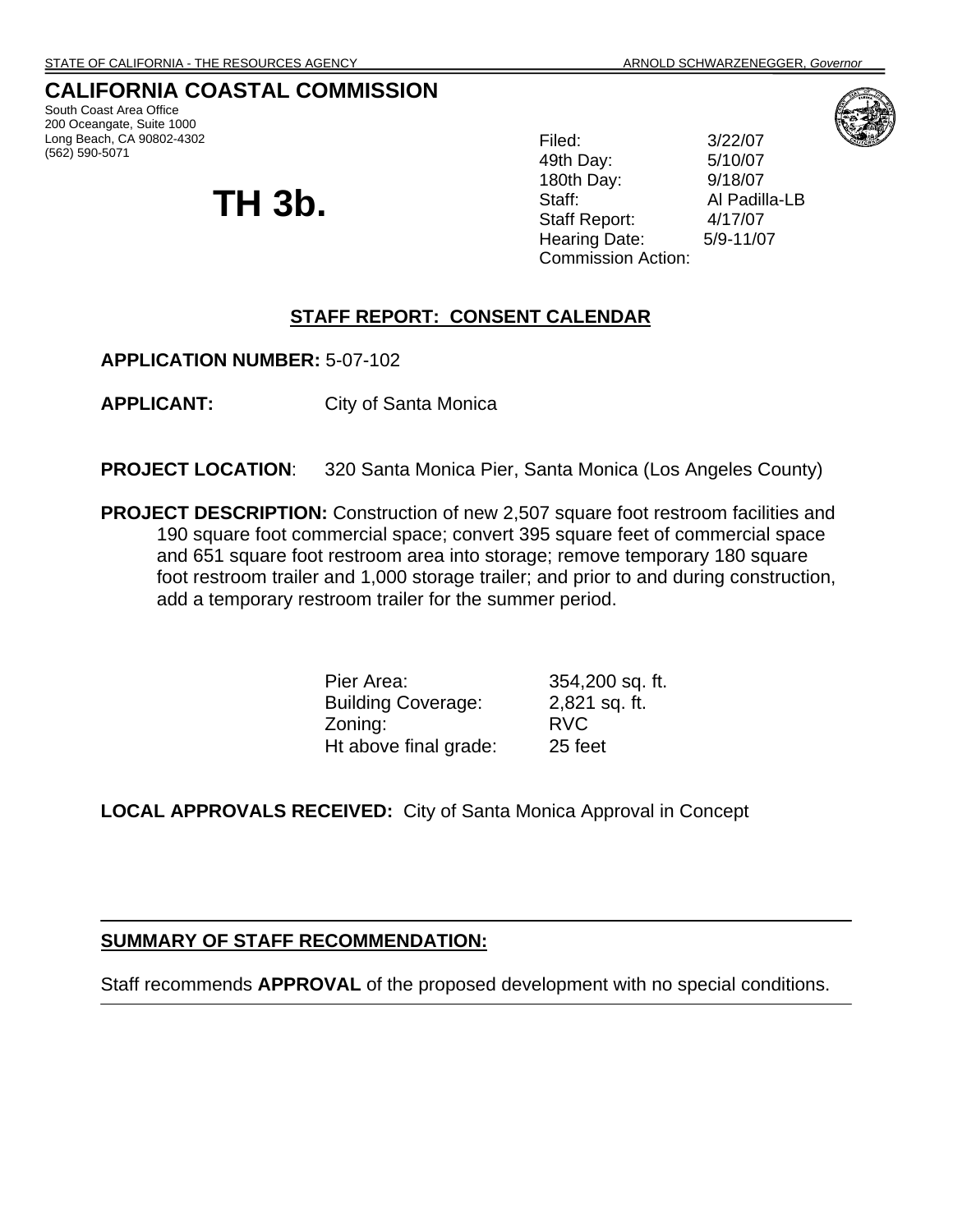#### **I. STAFF RECOMMENDATION:**

Staff recommends that the Commission adopt the following resolution to **APPROVE** the coastal development permit application:

*MOTION: I move that the Commission approve coastal development permit applications included on the consent calendar in accordance with the staff recommendations.* 

Staff recommends a **YES** vote. Passage of this motion will result in approval of all permits included on the consent calendar. An affirmative vote of a majority of the Commissioners present is needed to pass the motion.

#### **RESOLUTION TO APPROVE THE PERMIT:**

The Commission hereby approves a permit, subject to the conditions below, for the proposed development and adopts the findings set forth below on grounds that the development as conditioned will be in conformity with the provisions of Chapter 3 of the California Coastal Act and will not prejudice the ability of the local government having jurisdiction over the area to prepare a local coastal program conforming to the provisions of Chapter 3. Approval of the permit complies with the California Environmental Quality Act because either 1) feasible mitigation measures and/ or alternatives have been incorporated to substantially lessen any significant adverse effects of the development on the environment, or 2) there are no further feasible mitigation measures or alternative that would substantially lessen any significant adverse impacts of the development on the environment.

#### **II. STANDARD CONDITIONS:**

- 1. Notice of Receipt and Acknowledgment. The permit is not valid and development shall not commence until a copy of the permit, signed by the permittee or authorized agent, acknowledging receipt of the permit and acceptance of the terms and conditions, is returned to the Commission office.
- 2. Expiration. If development has not commenced, the permit will expire two years from the date this permit is reported to the Commission. Development shall be pursued in a diligent manner and completed in a reasonable period of time. Application for extension of the permit must be made prior to the expiration date.
- 3. Interpretation. Any questions of intent or interpretation of any term or condition will be resolved by the Executive Director or the Commission.
- 4. Assignment. The permit may be assigned to any qualified person, provided assignee files with the Commission an affidavit accepting all terms and conditions of the permit.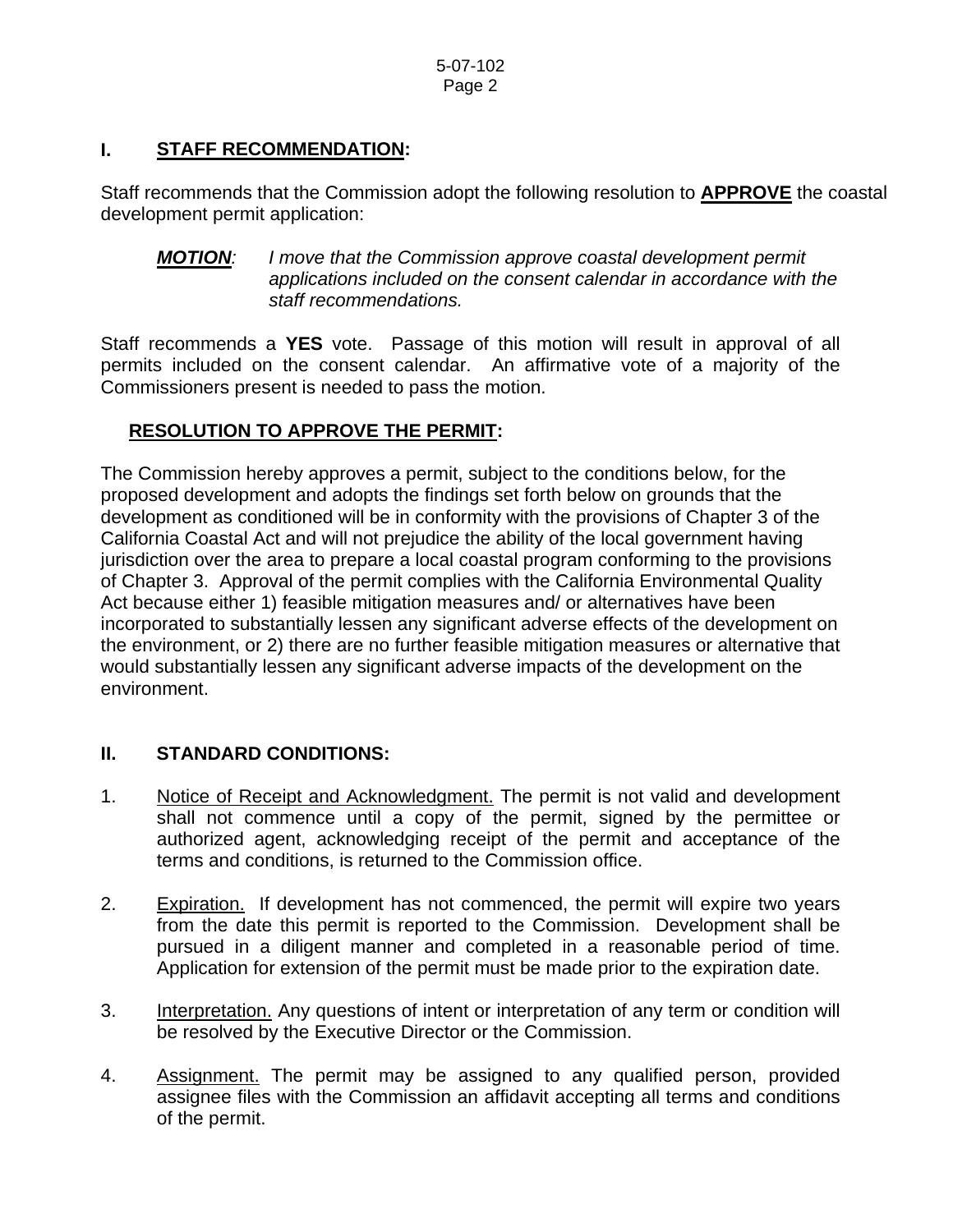#### 5-07-102 Page 3

5. Terms and Conditions Run with the Land. These terms and conditions shall be perpetual, and it is the intention of the Commission and the permittee to bind all future owners and possessors of the subject property to the terms and conditions.

#### **III. SPECIAL CONDITIONS: None**

#### **IV. FINDINGS AND DECLARATIONS:**

The Commission hereby finds and declares:

#### **A. Project Description and Location**

The proposed project involves the construction of a new 2,507 square foot restroom facilities and 190 square foot commercial space; conversion of 395 square feet of commercial space and 651 square foot restroom area into storage; removal of a temporary 180 square foot restroom trailer and 1,000 storage trailer; and, prior to and during construction for the summer period, add a temporary restroom trailer.

The subject site is located on the Santa Monica Pier deck, in the City of Santa Monica. The proposed project is located at the existing 5,673 square foot police substation/Blazing Saddles (commercial space) building situated between Pacific Park amusement area and the Carousel Building, within an area that is developed with commercial/retail buildings. The new 2,507 square foot restroom facility will be located along the western side of the existing police substation/Blazing Saddles building, in the area where the temporary restroom trailer, that is to be removed, is currently located.

The project is necessary to provide adequate restroom facilities for the public. Existing restroom and retail areas will be converted to storage areas for Pier equipment. With the conversion of 395 square feet of the 1,292 square foot Blazing Saddles commercial space to storage, and the addition of 190 square feet of new commercial area, there will be a 205 square foot net reduction in commercial space on the pier.

#### **B. Access**

The proposed development will not affect the public's ability to gain access to, and/or to make use of, the coast and nearby recreational facilities. Therefore, as proposed the development conforms with Sections 30210 through 30214, Sections 30220 through 30224, and 30252 of the Coastal Act.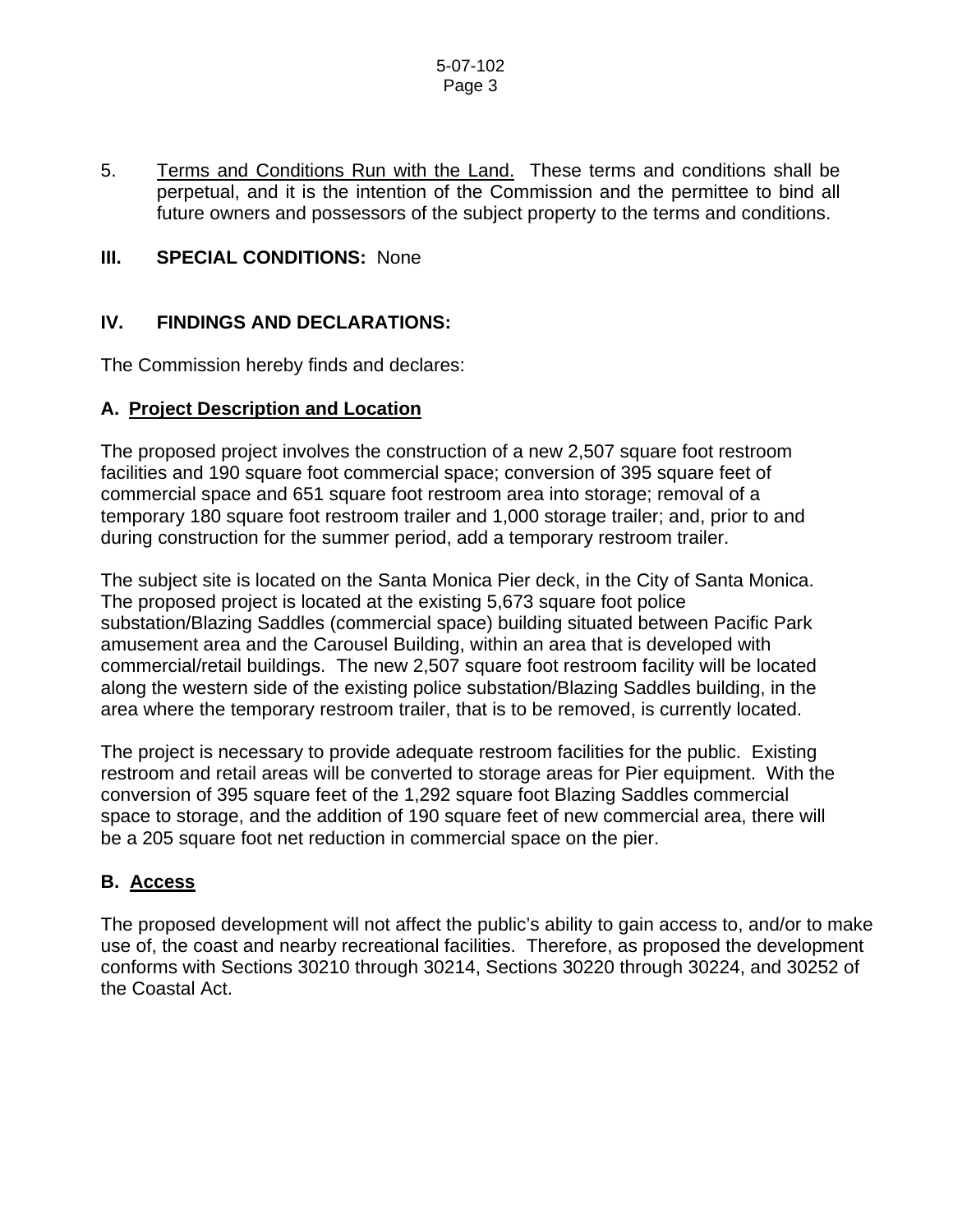## **C. Development**

As proposed, the development is located within an existing developed area and is compatible with the character and scale of the surrounding area. The project provides adequate parking based on the Commission's typically applied standards. Therefore, the Commission finds that the development conforms with Sections 30250, 30251, and 30252 of the Coastal Act.

# **D. Water Quality**

The proposed development has a potential for a discharge of polluted runoff from the project site into coastal waters. The development, as proposed incorporates design features to minimize the effect of construction and post-construction activities on the marine environment. These design features include, but are not limited to, the appropriate management of equipment and construction materials, and for the use of post-construction best management practices to minimize the project's adverse impact on coastal waters, consistent with the City's water quality requirements. Therefore, the Commission finds that the proposed development conforms with Sections 30230 and 30231 of the Coastal Act regarding the protection of water quality to promote the biological productivity of coastal waters and to protect human health.

# **E. Local Coastal Program**

Coastal Act section 30604(a) states that, prior to certification of a local coastal program ("LCP"), a coastal development permit can only be issued upon a finding that the proposed development is in conformity with Chapter 3 of the Act and that the permitted development will not prejudice the ability of the local government to prepare an LCP that is in conformity with Chapter 3. The City of Santa Monica has neither a certified LCP nor a certified Land Use Plan for the North Beach area. The proposed development is consistent with Chapter 3 of the Coastal Act. Approval of the project will not prejudice the ability of the local government to prepare a Local Coastal Program that is in conformity with the provisions of Chapter 3 of the Coastal Act.

# **F. California Environmental Quality Act.**

There are no feasible alternatives or feasible mitigation measures available which would substantially lessen any significant adverse effect which the activity may have on the environment. Therefore, the Commission finds that the proposed project is the least environmentally damaging feasible alternative and can be found consistent with the requirements of the Coastal Act to conform to CEQA.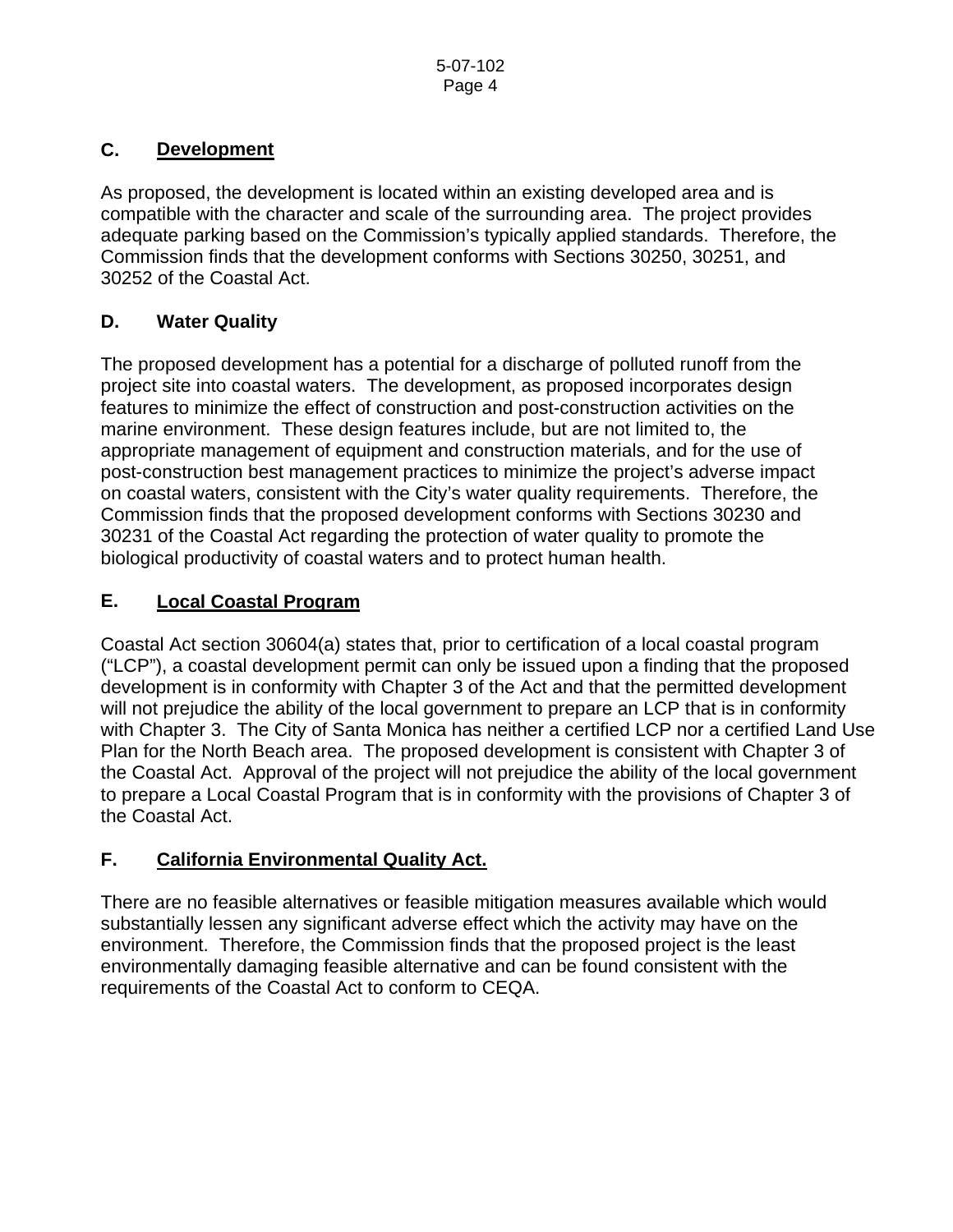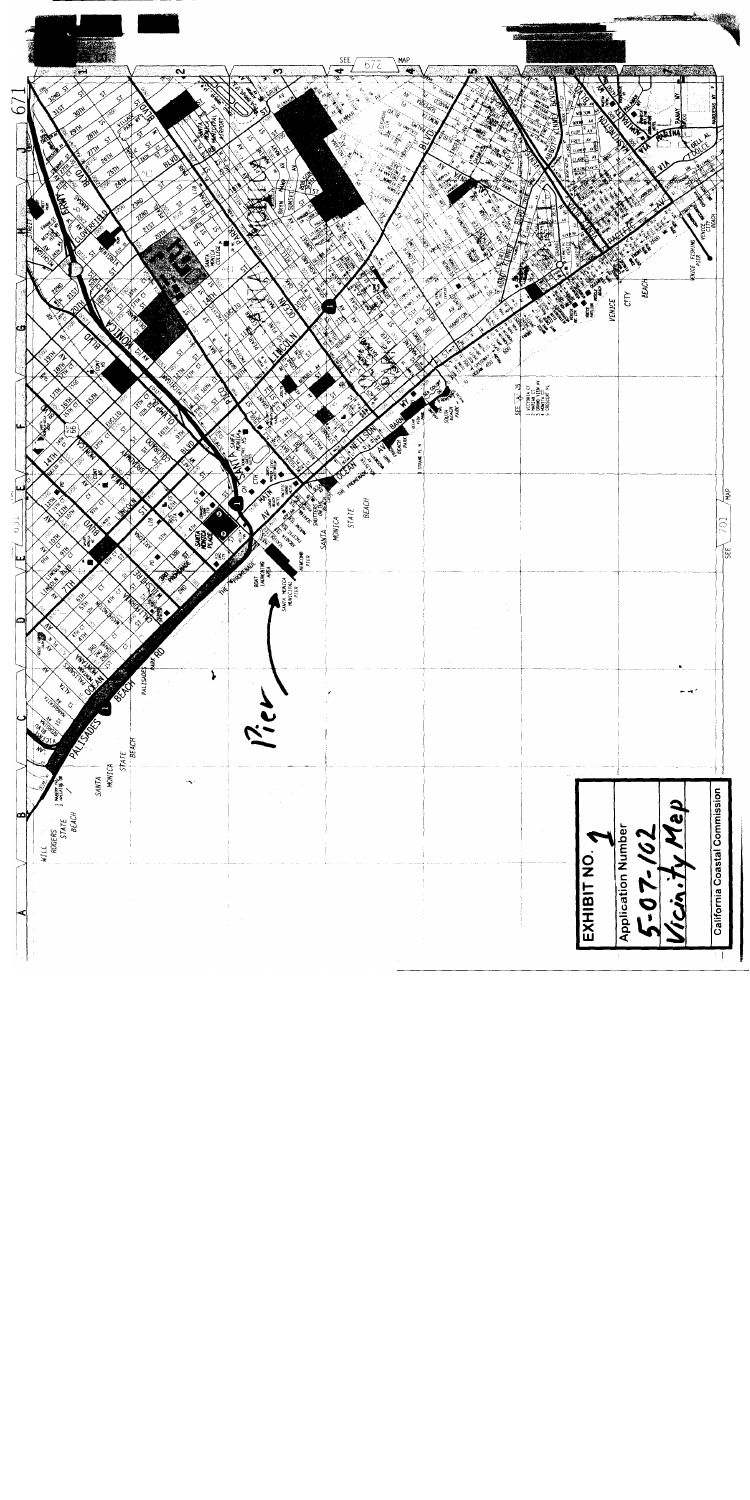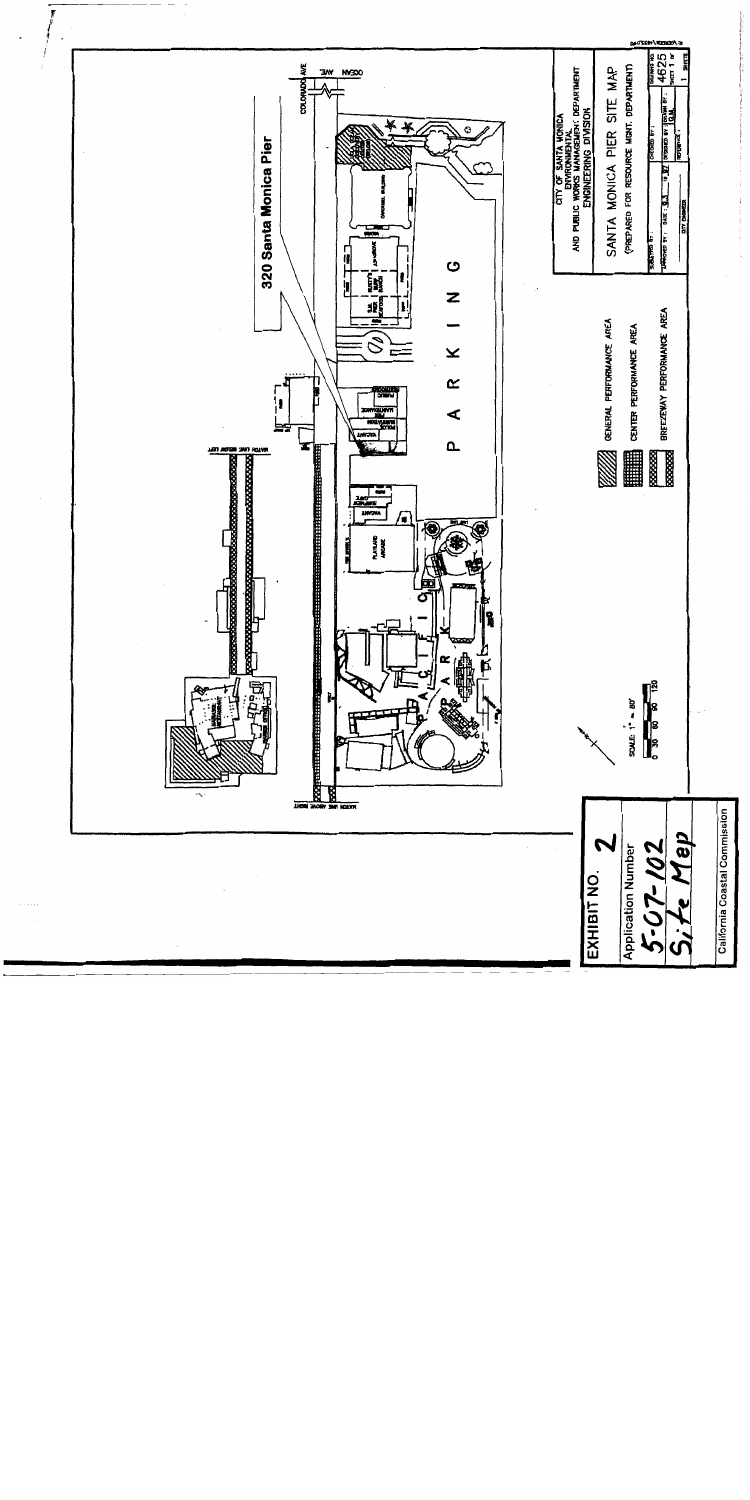